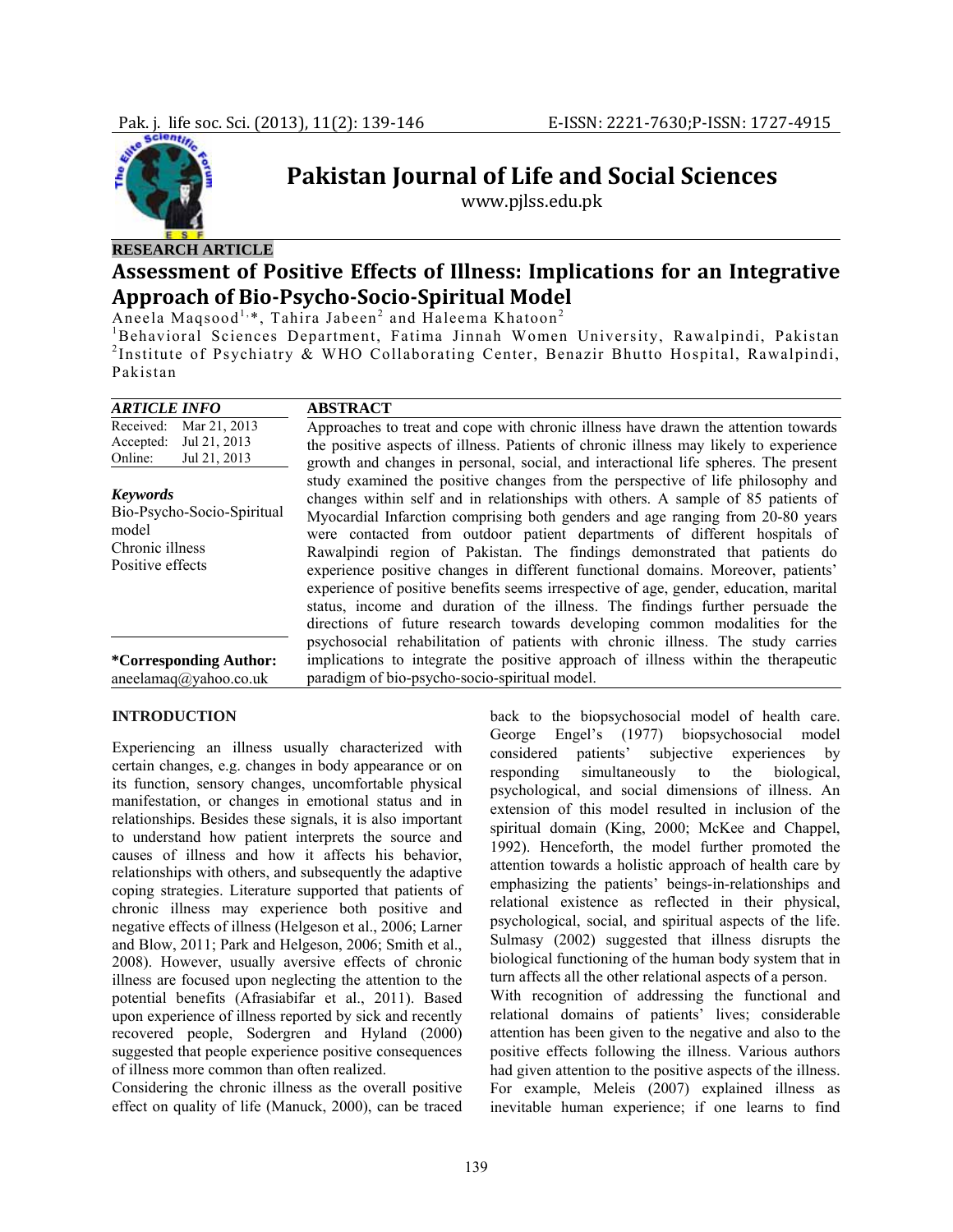meaning in it then it became a growing experience. Lubkin and Larsen (as cited in Falvo, 2005) elaborated that that the term illness refers to individual's perception of their symptoms and how they and their families respond to these symptoms. Further, House (2008) mentioned that in process of illness and cure, it's significant to understand the "meaning" given to the experience of being ill.

## **Positive Effects of Illness among MI Patients**

Myocardial Infarction (MI) or heart attack is the consequence of complete obstruction of blood supply to a part of heart muscles. This mostly occurs due to a blockage in any of the coronary arteries or their branches. The heart muscles are completely deprived from blood and oxygen supply which leads to its death (Chhajer, 2006). Statistics have shown that adults who are more than age 40 and commonly men are affected by myocardial infarction (Griffith, 2006). Myocardial infarction (MI) is a traumatic health event in most patients' lives and their families. Despite of the physical and psychological impairments associated with Myocardial Infarction; the positive outcomes following illness may not be ignored (Mashi, 2011). Researchers have realized that positive changes do occur as a result of victimization in general and chronic illness in particular.

In literature, various labels are being used referring to the positive effects of illness e.g. posttraumatic growth (Tanriverd et al., 2012; Karanci et al., 2012); positive psychological states (Lyubomirsky et al., 2005; Pressman and Cohen, 2005); benefit finding (Affleck and Tennen, 1996); finding meaning (Folkman, 1997); positive changes (Collins et al., 1990); and adversarial growth (Sodergren and Hyland, 2000). Authors have attempted to explain the construct through different dimensions e.g., restructuring and reappraisal of life, spiritual gains, self-improvement and improved relationships with others (Sodergren and Hyland, 2000; Joseph and Linley, 2006); changes in self, life philosophy, and in relationships (Bellizzi and Blank, 2006; McBride et al., 2009); social support, sense of control over illness course, life meaning, and better coping (Park et al., 2008); changes in views of the world, future plans, and priorities (Collins et al., 1990); seeking health care, lifestyle changes, and enhanced care (Norekvål et al., 2008); goal oriented changes (Siegel and Schrimshaw, 2000); and strengthening religious beliefs (Park, 2012; Siegel and Schrimshaw, 2000).

Empirical studies have provided support to the experience of positive effects of illness (Hassani et al., 2009). According to Petrie et al. (1999), approximately 60% of patients following a myocardial infarction have reported positive changes irrespective to illness severity of which the most common reported changes were healthy lifestyle change (68%). Pre and post assessment data suggested that positive change in life-style does appear and persist after 2 to 4 years (Laerum et al,

1991). Overprotected patients reported less emotional distress, higher self-esteem, and less emotional reliance on others compared with patients as receiving inadequate support (Riegel and Dracup, 1992).

In process of adaptation to illness, myocardial infarction patients have reported different adaptation strategies including struggle for health and ignoring the illness (Brink, 2009). Manuck (2000) mentioned that men reporting positive benefits from their myocardial infarction 7 weeks later had decreased morbidity 8 years later. With regard to demographic differences, Petrie et al., (1999) reported no significant gender differences. Yamakawa and Makimoto (2008) identified positive experiences among diabetes patients but these changes were regardless of factors like duration of illness and its resulting complications.

Studies conducted in context of Pakistan have looked into the negative outcomes of illness by associating it to depression and anxiety. There are few studies looking into the risk factors of heart disease e.g. disease risk perception and possible influences of the personality factors. The paucity of research in the domain of positive outcomes of illness highlighted the need to further extend the research. Therefore, the present study was based on the rationale that mostly people associate the illness with negative connotation; however, illness may also brought positive changes in persons' lives that are usually under noticed. Incorporating the positive effects in treatment model may demonstrate effectiveness while managing the chronically ill patients.

#### **MATERIALS AND METHODS**

#### **Participants**

Using purposive sampling technique, patients of onetime heart attack suffering were contacted within specialized cardiology hospitals and different general hospitals of Rawalpindi, Pakistan. Patients diagnosed with other diseases e.g. cancer, AIDS, cognitive impairment, chronic diabetes mellitus, and any other psychiatric disorders are not included in the study.

## **Instrument**

Based upon Sodergren and Hyland (2000) approach, Mcbride et al. (2009) introduced the revised version of Silver Lining Questionnaire (SLQ) comprises three subscales: enhanced relationships, changes in self, and changes in life philosophy. The measure assessed changes in life philosophy as finding new appreciation, renegotiating what really matters in life, coupled with changes in spiritual beliefs; changes in self reflected an enhanced sense of personal resilience, wisdom, and strength with greater awareness of personal vulnerability and limitations; and enhanced relationships explained people value their friends and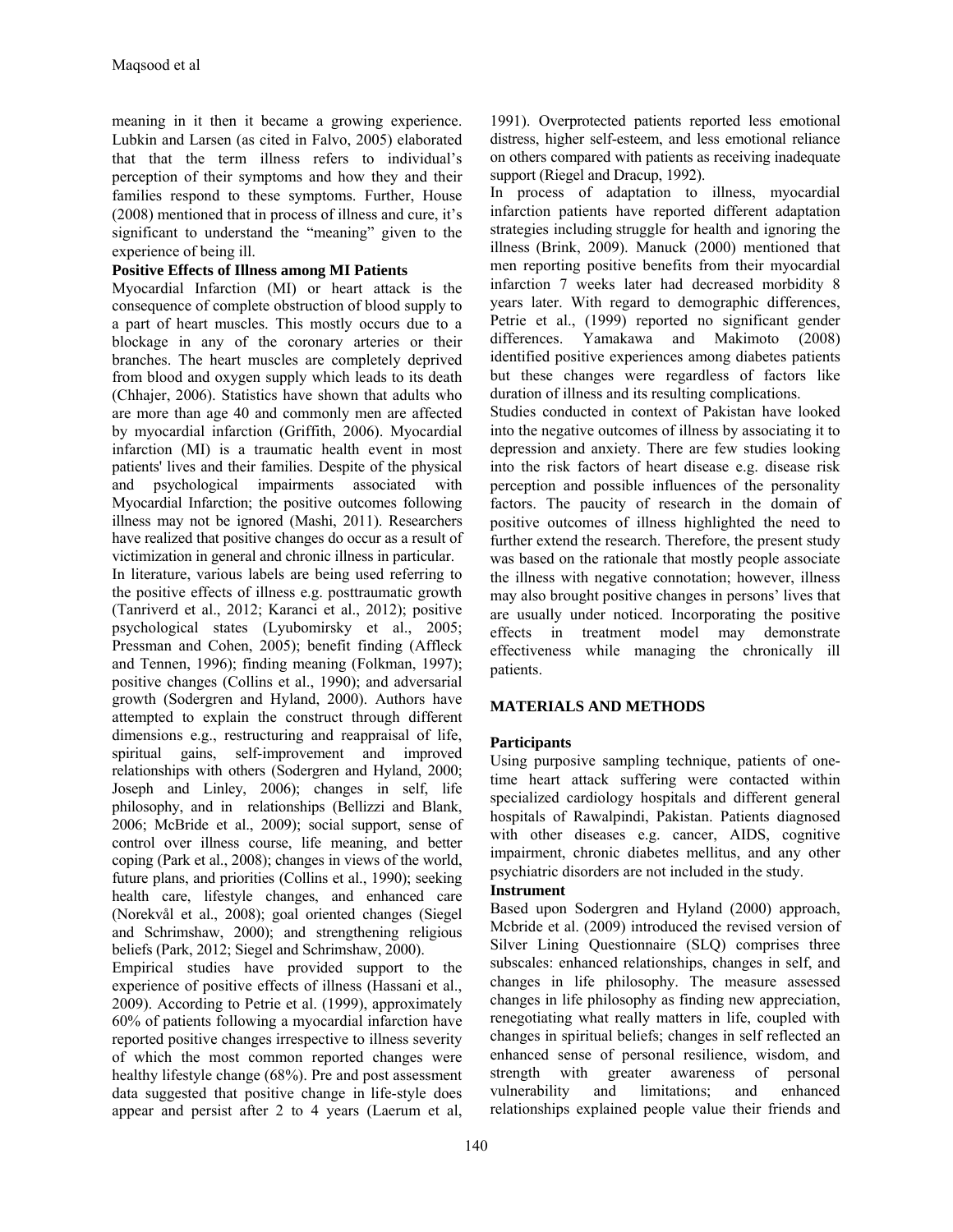family with an increased compassion and altruism towards others.

The total score on SLQ reflected the general adversarial growth following the illness. It comprises 38 items with five response categories, reflecting the extent to which people believe their illness has had a positive benefit. Using binary scoring system, responses against strongly agree or agree are scored as 1 (one). All other scores are scored as 0 (zero). Items related to life philosophy are 1, 2, 3, 4, and 5. Changes in self include items 6, 7, 8, 9, and 13. Enhanced relationships include items 10, 11, 12, 14, 15, and 16.

## **Translation of Silver Lining Questionnaire and Face Validity**

To use the instrument in our culture, instrument translation was carried out. The translation procedure involved the input of 6 experts (bilinguals) at various stages of translation. Initially the scales were given to three subject experts for Urdu translation. These Urdu translations were then given to three other individuals who translated back the items into English. These back translations were then compared to the original items. In case where there was more than one identical translation and items that matched to the conceptual meaning of the original item, were included. The final version of the Urdu version was further evaluated through face validity procedure. There was no item as identified inappropriate to use in our culture.

## **Procedure**

Formal permission from hospitals' management was secured. Patients were approached within the premises

of hospitals for obtaining the informed consent. It took almost eight weeks to collect the data. It was one to one way of data collection and approximately 20 minutes with an individual were spent.

#### **RESULTS**

#### **Description of the sample**

The sample comprised male (67.1%) and female (32.9%) patients with age range of 20-80 of which 56.5% falls under age group of 40-60. Of the 47.1% of the sample is of high school education with 78.8% of married individuals. The duration of illness ranges from one year up to 8 years and 52.9 of the sample was having diagnosis history of one year. The income level of the participants falls from low income up to moderate level with 45.9% of sample falls under low incomes group.

#### **Psychometric consideration and levels of positive effects following Illness**

Data was analyzed using SPSS 13.0 (Statistical Package for the Social Sciences). Following table 1 presents the descriptive detail of the data.

Reliability analysis indicated high magnitude of Cronbach's alpha coefficient on total scores of general adversarial growth, i.e., 0.91 indicating the internal consistency of the items. Comparing with English version of SLQ-16, Schroevers et al. (2004) has reported the high Cronbach's alpha coefficient (0.97) for the total scores. Another study by Sodergren et al.

**Table 1: Means, standard deviations, Cronbach's Alpha Reliability Coefficients, Skewness and Correlation Coefficients**  on Scores of Silver Lining Questionnaire  $(N = 85)$ 

| Scale                      | Mean  | S.D.  | Cronbach's Alpha | <b>Skewness</b> | No. of items |             |
|----------------------------|-------|-------|------------------|-----------------|--------------|-------------|
| Changes in life philosophy | 3.96  | .50   | 795              | $-1.13$         |              | .896        |
| Changes in self            | 3.67  | .65   | 799              | $-1.03$         |              | .903        |
| Enhanced relationships     | 4.54  | . 87  | .825             | $-1.08$         |              | .931        |
| Adversarial Growth         | 12.18 | 4.578 | 910              | $-11^2$         |              | $- - - - -$ |

**Table 2: Frequencies of Yes & No Responses and Percentages of Contributory Responses on Positive Effects/Adversarial**  Growth  $(N = 85)$ 

| Scale Items                                                     | Yes | No | Percentage |
|-----------------------------------------------------------------|-----|----|------------|
| I appreciate life more because of my illness.                   | 67  | 18 | 78.8%      |
| My illness gave me a new start in life.                         | 68  | 17 | 80.0%      |
| My illness has made me live life to its fullest.                | 63  | 22 | 74.1%      |
| My illness made me think about the true purpose of life.        | 64  | 21 | 75.3%      |
| My religious/spiritual beliefs deepened because of my illness.  | 75  | 10 | 88.2%      |
| My illness gave me more confidence.                             | 60  | 25 | 70.6%      |
| My illness made me a more determined person.                    | 63  | 22 | 74.1%      |
| My illness made me more aware of my strengths.                  | 63  | 22 | 74.1%      |
| I can face whatever is around the corner because of my illness. | 67  | 18 | 78.8%      |
| My illness strengthened my relationships with others.           | 66  | 19 | 77.6%      |
| Because of my illness I have more to offer other people.        | 59  | 26 | 69.4%      |
| My illness made me more at ease with others.                    | 60  | 25 | 70.6%      |
| My illness taught me how to stand up for myself.                | 59  | 26 | 69.4%      |
| My illness made me less judgmental of others.                   | 68  | 17 | 80.0%      |
| People can be more open with me since my illness.               | 61  | 24 | 71.8%      |
| Other people appreciate me more because of my illness.          | 72  | 13 | 84.7%      |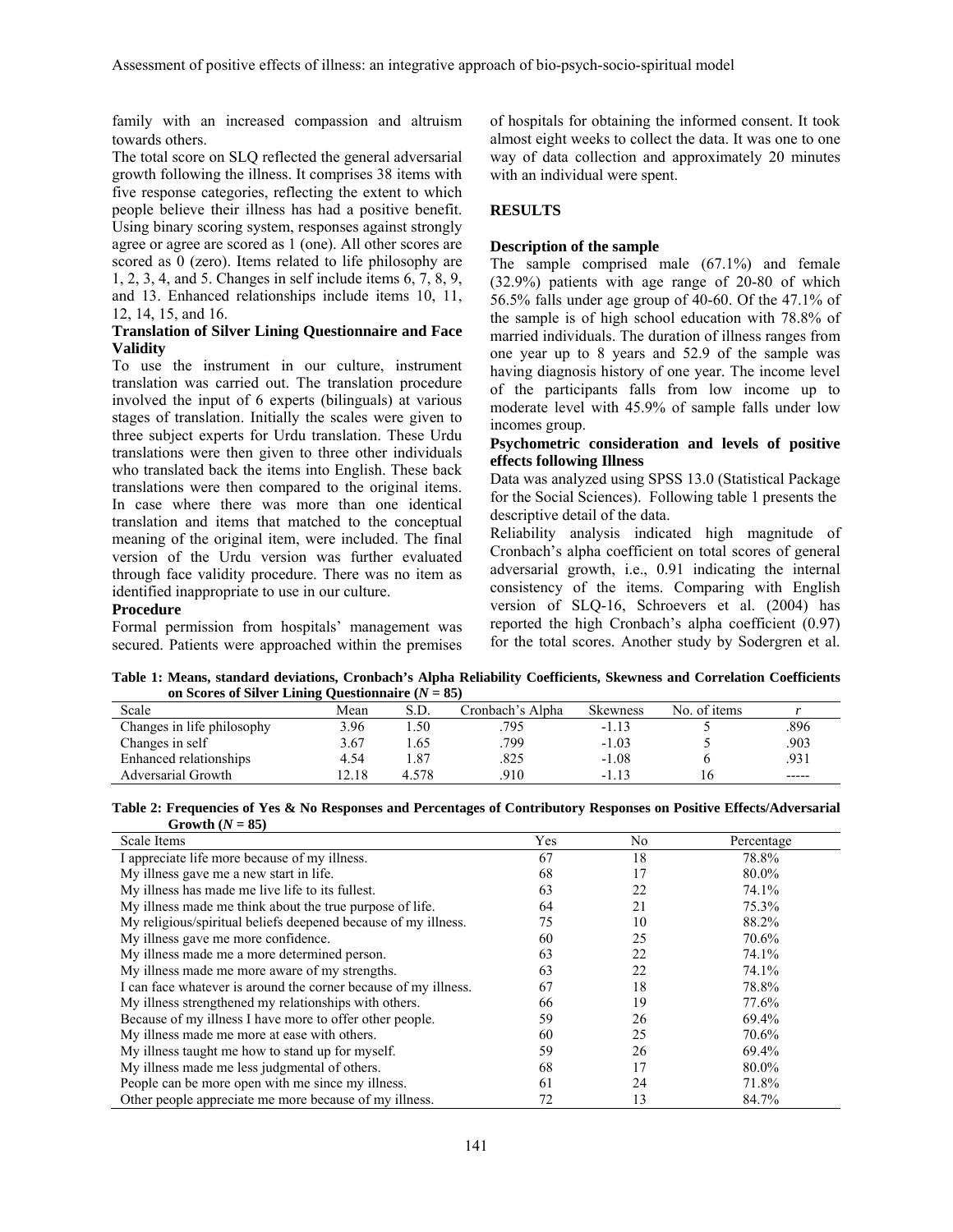| $(N = 85)$                                                         |          |     |
|--------------------------------------------------------------------|----------|-----|
| Scale Items                                                        | Mean S.D |     |
| I appreciate life more because of my illness.                      | .79      | .41 |
| My illness gave me a new start in life.                            | .80      | .40 |
| My illness has made me live life to its fullest.                   | .74      | .44 |
| My illness made me think about the true purpose<br>of life.        | .75      | .43 |
| My religious/spiritual beliefs deepened because<br>of my illness.  | .88      | .32 |
| My illness gave me more confidence.                                | .71      | .46 |
| My illness made me a more determined person.                       | .74      | .44 |
| My illness made me more aware of my strengths.                     | .74      | .44 |
| I can face whatever is around the corner because<br>of my illness. | .79      | .41 |
| My illness strengthened my relationships with<br>others            | .78      | .42 |
| Because of my illness I have more to offer other<br>people.        | .69      | .46 |
| My illness made me more at ease with others.                       | .71      | .46 |
| My illness taught me how to stand up for myself.                   | .69      | .46 |
| My illness made me less judgmental of others.                      | .80      | .40 |
| People can be more open with me since my illness.                  | .72      | .45 |
| Other people appreciate me more because of my<br>illness.          | .85      | .36 |

**Table 3: Mean and Standard Deviation Comparisons for Responses on Items of Positive Effects of Illness** 

**Table 4: Relationship between Socio-Demographics and Positive Effects of Illness** 

| Characteristics           | <b>Positive Effects</b> |               |            |                  |
|---------------------------|-------------------------|---------------|------------|------------------|
|                           | $(N = 85)$              |               |            |                  |
|                           | N                       | $\frac{0}{0}$ | Chi square | $\boldsymbol{p}$ |
| Age                       |                         |               |            |                  |
| $20-40$ years             | 10                      | 11.8          | 25.289     | > 0.05           |
| $40-60$ years             | 48                      | 56.5          |            |                  |
| $60-80$ years             | 27                      | 31.8          |            |                  |
| Gender                    |                         |               |            |                  |
| Male                      | 57                      | 67.1          | 15.318     | > 0.05           |
| Female                    | 28                      | 32.9          |            |                  |
| Education                 |                         |               |            |                  |
| Illiterate                | 27                      | 31.8          | 32.590     | > 0.05           |
| High School               | 40                      | 47.1          |            |                  |
| Graduate & Post Graduates | 18                      | 21.2          |            |                  |
| <b>Marital Status</b>     |                         |               |            |                  |
| Married                   | 67                      | 78.8          | 25.032     | > 0.05           |
| Unmarried                 | 6                       | 7.1           |            |                  |
| Divorced                  | 1                       | 1.2           |            |                  |
| Widower                   | 11                      | 12.9          |            |                  |
| Duration of Illness       |                         |               |            |                  |
| Up to one year            | 45                      | 52.9          | 30.673     | > 0.05           |
| Above 1-3                 | 25                      | 29.4          |            |                  |
| Above 3-8                 | 15                      | 17.6          |            |                  |
| Income                    |                         |               |            |                  |
| No defined source         | 16                      | 37.1          | 39.164     | > 0.05           |
| Low income group          | 39                      | 25.7          |            |                  |
| Moderate income group     | 21                      | 25.7          |            |                  |
| High Moderate group       | 9                       | 11.4          |            |                  |

(2002) also reported quite high alpha coefficient i.e. 0.93. Inter-scale correlations between total scores on SLQ and its subscales are quiet high reflecting a good estimate of construct validity of the measure. Comparing inter-scale correlations, McBride et al., (2008) reported somewhat closer correlation coefficients of 0.86, 0.88 and 0.90 for subscales respectively. Using binary scoring, the maximum score on the total SLQ-16 (general adversarial growth) is 16. The obtained score range on present sample is 4-16. The current sample has shown 75% of the maximum score on general adversarial growth.

The table 2 demonstrated percentages of responses on each item reflecting the extent of contributory responses towards the adversarial growth.

Looking at the pattern of percentages of responses, the descriptive analysis demonstrated that patients reported high orientation towards the experience of positive effects (see Table 3).

#### **Relationship of Patients' Demographic Profile with Positive Effects following Illness**

The study looked into the possible differences in experience of positive effects of illness on basis of patients' age, gender, marital status, education, duration of the illness, and income level. For comparisons, sample was divided into different sub groups as per frequencies of the responses. The chi-square test yielded non-significant associations between patients' sub groups and the reporting of the positive effects.

#### **DISCUSSION**

Despite of the growing evidence in support of the biopsycho-socio-spiritual model, the efforts to structure its dimensions and functional status are needed to develop (Katerndahl and Oyiriaru, 2007). The present study addressed the positive effects of illness as an integrative approach within the bio-psycho-socio-spiritual model of treatment and care. The measurement model of Mcbride et al., (2009) views positive life changes or adversarial growth following illness through changes in life philosophy, enhanced relationships, and changes within self. These dimensions seem to correspond closely to the propositions of bio-psycho-socio-spiritual model and accounts well in guiding the clinical approach through knowledge of the patients' needs. Kucukkaya (2010) suggested that knowing the nature of the positive effects of illness is the first step towards helping patients in increased understanding, better adaptation, and enhanced coping skills.

Positive attitude towards illness is an important psychological factor for coping with life stresses and are used only when there is a major threat of life (Agarwal et al., 1995). Empirical evidences supported the argument that the effects of the life threatening diseases explained patients' coping mechanism in form of the positive effects in different life domains (Linley and Joseph, 2004; Frazier et al., 2001). It is interesting to mention that the sample of MI patients in Pakistan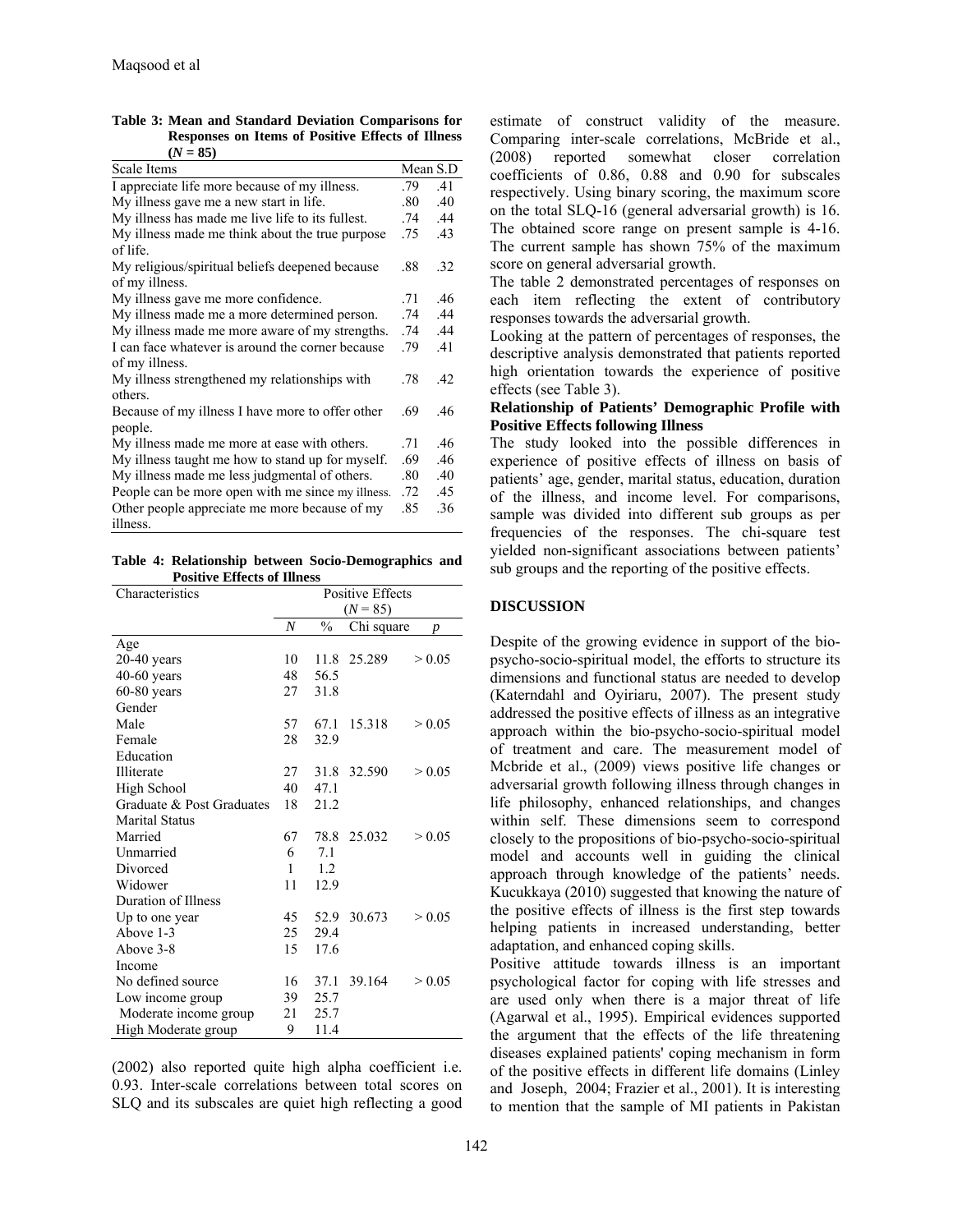has reported high scores on general adversarial growth and also on its sub-dimensions. Reporting high scores probably may be taken as a stance to consider the cultural based variation in responses to respond differently to healthier aspects of illness. The positive changes following the illness result from a cognitive process out of which the patients try to find a positive meaning in their illness. This process will result in positive changes in the self, relations, and life's philosophy (Tedeschi and Calhoun, 1996).

The appreciating of life and health is also another positive impact the participants has expressed. The life-threatening nature of myocardial infarction makes some to reorder their goals and expectations. It was noted that myocardial infarction brings about sudden changes in health; it changes the individual's perspective about self and about life. Affliction with chronic diseases makes people to prioritize their goals and expectations so they can reach satisfaction in life (Svedlund et al., 2001). This response is explainable through th,e phenomenon of 'Response Shift' as they try to reach a satisfactory level of life quality through change in their goals, values and expectations, though they suffer from the limitations imposed on them due to their illness (Carver and Scheier, 2000).

On other way, this further pointed out and anticipated well about the effectiveness of incorporating the positive effects of illness in treatment and care model. Despite of the element of subjectivity in evaluating the spiritual domain of one's life; assessing patients' reported change in their satisfaction towards spiritual life may prove worth considering. This in turn encourages health practitioners about the success in responding to patients' need through reflecting on patients' life philosophy and spiritual thoughts, nature and quality of relationships, and self evaluations. Expectation of recovery in MI patients is, in itself, suggestive of good coping because MI results in many uncertainties about one's survival and prevention of second infarction (Krantz, 1980).

Based upon sample responses of the present study, the item-wise analysis provided the meaningful assessment about thought patterns as a mean for identifying the helpful beliefs needed to promote and develop among patients. For example, quite high percentage of agreed upon responses (78.8%) to item 9 "I can face whatever is around the corner because of my illness" represents interesting dynamics of changes within self. Expectancy of desirable outcomes has adaptive consequences of coping in terms of compliance to treatment regimen, change of unhealthy habits, and active involvement in recovery (Scheier et al., 1986; Peterson, 1988). Critically evaluating the underline theme of the item, the sense of self control on life circumstances tends to enhance patients' self-efficacy.

Any further intervention model could be more effective by incorporating the element of enhanced self-efficacy or perceived control in patients' lives.

Examining item 5 "my religious/spiritual beliefs deepened because of my illness", patients reported a high percentage (88.2%) of positive responses. This reflects that spiritual beliefs represent an important subdimension under 'life philosophy'. For assessing patients' satisfaction towards life, spiritual domain may nevertheless be ignored. The importance of spiritual domain was further evident through high endorsement (75.3%) to item 4 "my illness made me think about the true purpose". The item relates to the domain of 'life philosophy' and reflects that evaluating one's being in this world conditions should grounded within the spiritual domain as proposed by various authors (Park, 2012; Siegel and Schrimshaw, 2000). Addressing the existential view of life in designing the intervention protocols of health care seems highly desirable to address patients' need from a holistic perspective. This supports the theoretical stance of the present study that biological, psychological, social, and spiritual dimensions of health are needed to address in care, promotion, and treatment of chronic illness. Furthermore, high responses (80%) to item 2 of the life philosophy "my illness gave me a new start in life", had given support to the spiritual aspects of one's life. A new start in life fosters to look into different life spheres; this in turn includes into the spiritual domain as well.

On the dimension of enhanced relationships, item 16 "other people appreciate me more because of my illness reported as mostly endorsed (84.7%) by the patients. This seems to support the aforesaid argument of integrating the element of 'enhanced self-efficacy' in therapeutic interventions. High contributory responses (80%) to item 14 "my illness made me less judgmental of others", reflects the values that one should have in maintain the healthy social relationships. This interplay of social and spiritual domain helped to conclude that biological, psychological, social, and spiritual domains act as distinct as well as reciprocals influences. High mean scores on the dimension of enhanced relationships provided support to incorporate the family-centered approach in interventions for myocardial patients (Salminen-Tuomaala et al., 2012).

Investigating the differences in positive effects as a function of patients' demographic profile reveled similarity with the previous findings. Particularly for MI patients, non significant differences were found with regard to gender, education, and in experiencing positive effects among MI patients (Peteri et al., 1999). Kucukkaya (2010) also found no relationship between age, time interval after diagnosis, type of treatment, and the positive change following the illness among women cancer patients. There is considerable support that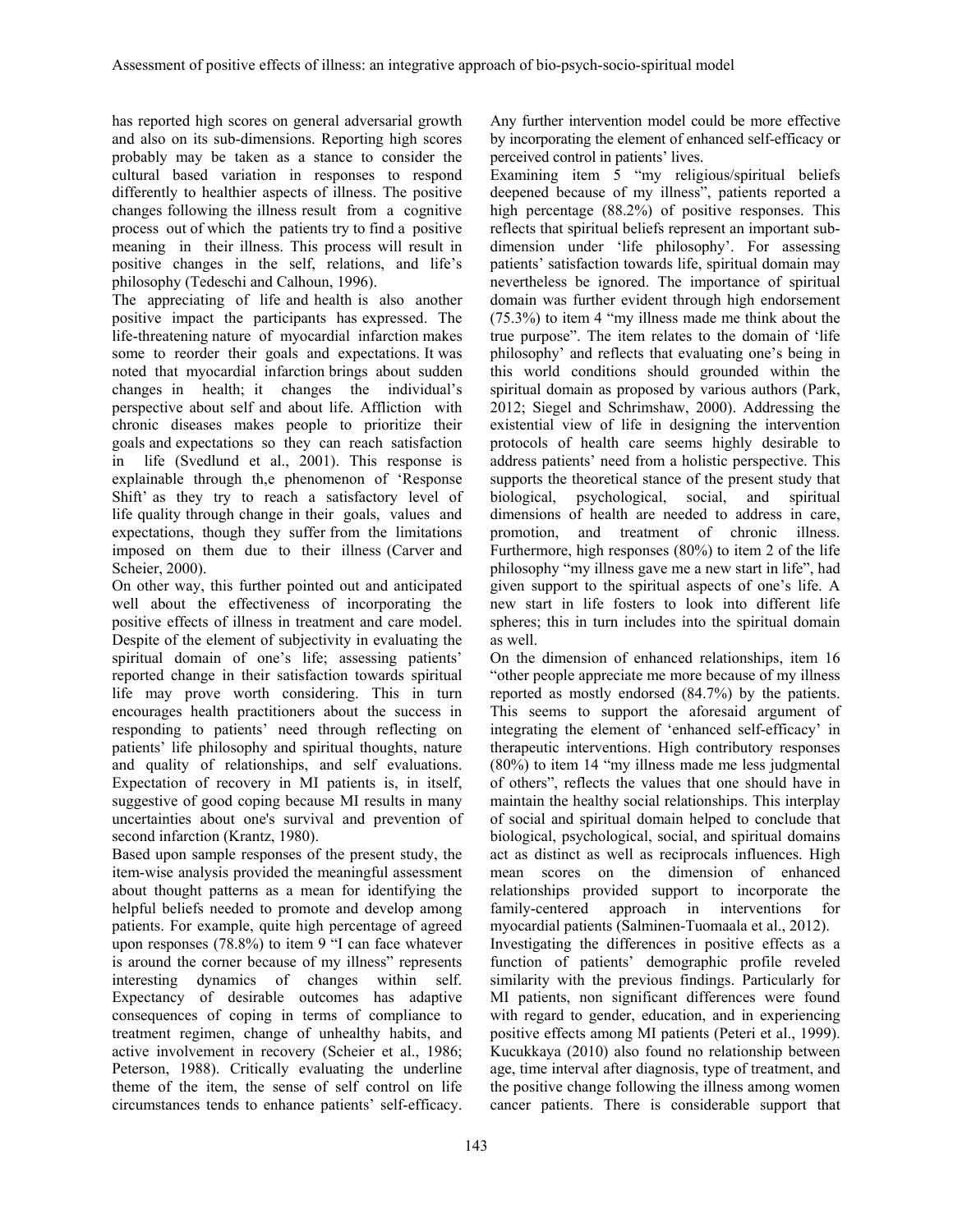positive changes as reported by the patients were irrespective of their education, age, duration of illness, and marital status (Smith et al., 2008). The present study also added that experiencing the adversarial growth might not influenced by age, education, income, and the illness duration. This in turn supports the development of universal services as treatment interventions applicable to the broader community. However, the variations in experience of positive changes within the domain of enhanced relationships necessitate that intervention and treatment models should consider the socio-cultural factors unique to a particular culture.

Illness perceptions tend to provide both an initial target for change and a way of evaluating the effectiveness of the intervention, as we know that these beliefs are related to later recovery of behavioral change in different functional areas (Petrie et al., 1996; Weinman et al., 2001). The current findings contributed in supporting the theoretical stance of the bio-psychosocio-spiritual approach in treatment and care. The study suggested that measurement model of McBribe et al., (2009) may prove a useful assessment tool in developing the therapeutic interventions to cultivate the positive growth in the lives of people with illness. The study results strongly recommend the development of therapeutic interventions by incorporating the positive effects of illness. Acknowledging the gaps in health care system and policy strongly advocates the concern that health professionals at different levels should address the treatment of patients from a holistic perspective.

#### **REFERENCES**

- Affleck G and H Tennen, 1996. Construing benefits from adversity: Adaptational significance and dispositional underpinnings. Journal of Personality, 64: 899-922.
- Afrasiabifar A, P Hassani, KM Fallahi and F Yaghmaei, 2011. Positive effects of illness among patients of myocardial infarction. Iran Journal of Nursing, 24: 30-38.
- Agarwal M, AK Dalal, DK Agarwal and RK Agarwal, 1995. Positive life orientation and recovery from myocardial infarction. Social Science and medicine, 40: 125-13
- Bellizzi KM and TO Blank, 2006. Predicting posttraumatic growth in breast cancer survivors. Health Psychology, 25: 47-56.
- Brink E, 2009. Adaptation Positions and Behavior among Post Myocardial Infarction Patients. Clinical Nursing Research, 18: 119-135.
- Carver CS and MF Scheier, 2000. Scaling back goals and recalibration of the affect system are processes in normal adaptive self-regulation:

understanding response shift phenomena. Social Science and Medicine, 50: 1715-1722.

- Chhajer B, 2006. Heart attack. New Delhi: Fusion books.
- Collins RL, SE Taylor and LA Skokan, 1990. A better world or a shattered vision? Changes in life perspective following victimization. Social Cognition, 8: 263-285.
- Engel G, 1977. The need for a new medical model: A challenge for biomedicine. Science, 196: 129- 136.
- Falvo D, 2005. Medical and psychosocial aspects of chronic illness and disability. Sudbury: Jones and Bartlett publishers.
- Folkman S, 1997. Positive psychological states and coping with severe stress. Social Science and Medicine, 45: 1207-1221.
- Frazier PA, A Conlon, and T Glaser, 2001. Positive and negative life changes following sexual assault. Journal of Consulting and Clinical Psychology, 69: 1048-55.
- Griffith HW, 2006. Complete guide to symptoms, illness and surgery. New York. Penguin group (USA) Inc.
- Hassani P, A Afrasiabifar, MF Khoshknab and F Yaqhmaei, 2009. Perceived positive effects of illness following acute myocardial infarction. International Journal of Nursing and Midwifery, 1: 001-005.
- Helgeson VS, KA Reynolds and PL Tomich, 2006. A metaanalytic review of benefit finding and growth. Journal of Consulting and Clinical Psychology, 74: 797-816.
- House S, 2008. Myocardial infarction: An incredibly easy! Miniguide. USA: Lippincott Williams and Wilkins.
- Joseph S and PA Linley, 2006. Growth following adversity: Theoretical perspectives and implications for clinical practice. Clinical Psychology Review, 26: 1041-1053.
- Karanci AN, S Işlkli, AT Aker, E Gül, BB Erkan, H Őzkol and HY Güzel, 2012. Personality, posttraumatic stress and trauma type: factors contributing to posttraumatic growth and its domains in a Turkish community sample. European Journal of Psychotraumatology, 3: 17303.
- Katerndahl D and D Oyiriaru, 2007. Assessing the biopsychosociospiritual model in primary care: development of the biopsychosociospiritual inventory (BioPSSI). International Journal of Psychiatry in Medicine, 37: 393-414.
- King DE, 2000. Faith, spirituality and medicine: Toward the making of a healing practitioner. Binghamton, NY: Haworth Pastoral Press.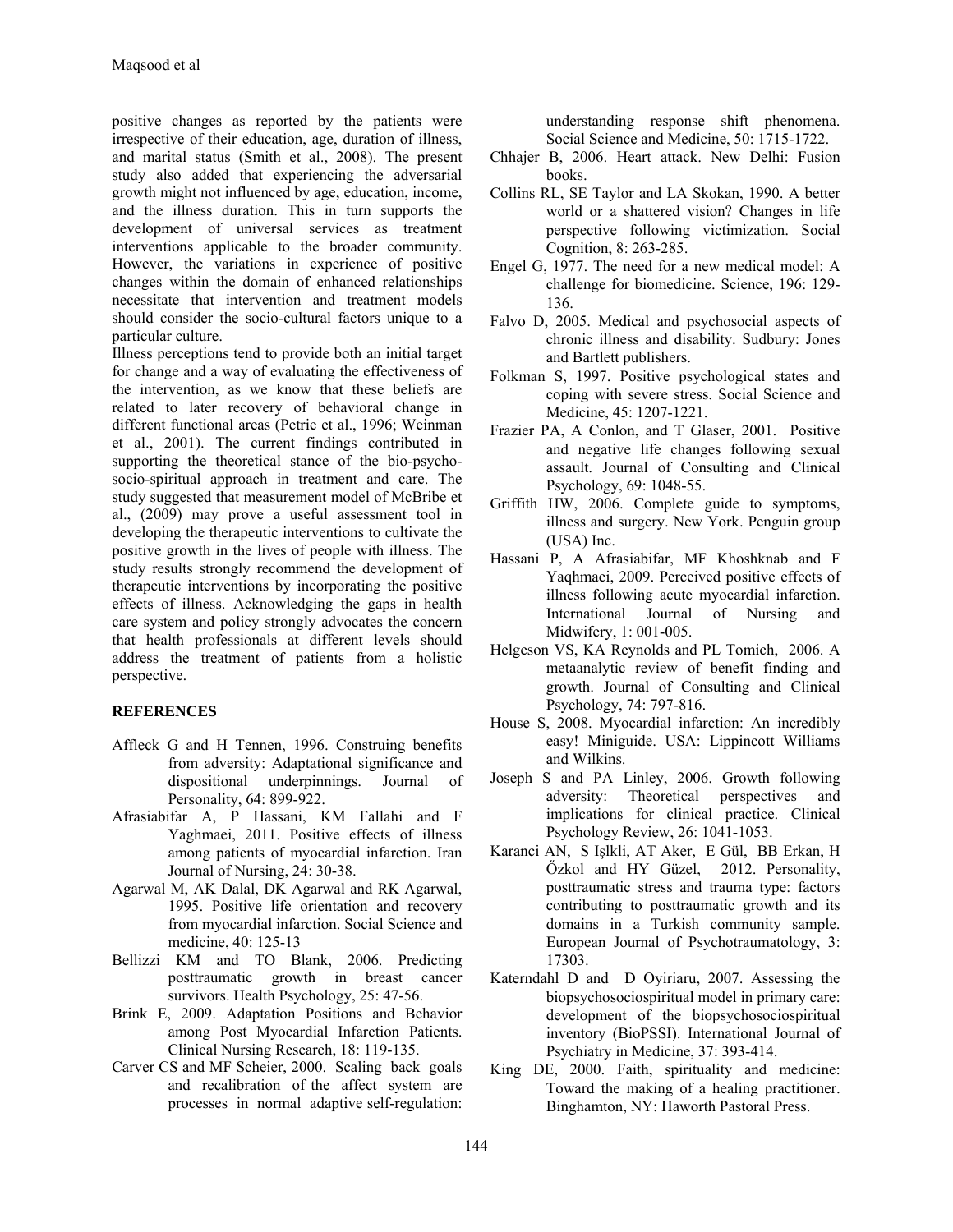- Krantz DS, 1980. Cognitive processes and recovery from heart attack: A review and the theoretical analysis. Journal Human Stress, 6: 27-38.
- Kucukkaya PG, 2010. An exploratory study of positive life changes in Turkish women diagnosed with breast cancer. European Journal of Oncology Nursing, 14: 166-73.
- Laerum E, N Johnsen, P Smith and S Larsen, 1991. Myocardial infarction can induce positive changes in life-style and in the quality of life. Scandinavian Journal of Primary Health Care, 6: 67-71.
- Larner B and A Blow, 2011. A model of meaningmaking coping and growth in combat veterans. Review of General Psychology, 15: 187-197.
- Linley PA and S Joseph, 2004. Positive change following trauma and adversity: A review Journal of Trauma Stress, 17: 11-21.
- Lyubomirsky S, L King and E Diener, 2005. The benefits of frequent positive affect: Does happiness lead to success? Psychological Bulletin, 131: 803-855.
- Manuck S, 2000. Behavior, health, and aging. New Jersey: Lawrence Erlbaum Associates, Inc.
- Mashi S, 2011. Comprehend effects of illness following acute myocardial infarction International Journal of Nursing Didactics, 1: 1.
- McBride O, MJ Schroevers and AV Ranchor, 2009. The structure of adversarial growth in a sample of cancer patients 8 years postdiagnosis: A revision of the SLQ-38. Psychology & Health, 24: 1197-1213.
- McKee DD and JN Chappel, 1992. Spirituality and medical practice. The Journal of Family Practice, 35: 201, 205-208.
- Meleis AI, 2007. Theoretical nursing: development and progress. Philadelphia: Lippincott Williams & Wilkins.
- Naseer N and I Gul, 2007. Comparative study on type D personality and quality of life among cardiac patients and general population. Unpublished master's thesis.
- Norekvål TM, P Moons, BR Hanestad, JE Nordrehaug, LT Wentzel and B Fridlund, 2008. The other side of the coin: Perceived positive effects of illness in women following acute myocardial infarction. European Journal of Cardiovascular Nursing, 7: 80-87.
- Park CL and SC Lechner, 2006. Measurement issues in assessing growth following stressful life experiences. In: LG Calhoun and RG Tedeschi (Eds.), Handbook of Posttraumatic Growth: Research and Practice New Jersey: Lawerence Erlbaum Associates. PP: 47-67.
- Park CL and VS Helgeson, 2006. Introduction to the special section: growth following highly stressful life events-Current status and future directions. Journal of Consulting and Clinical Psychology, 74: 791-796.
- Park CL, 2012. Attending to the construct of beliefs in research on religion/spirituality and health: Commentary on 'Beyond belief'. Journal of Health Psychology, 17: 969-973.
- Park CL, D Edmondson, JR Fenster and TO Blank, 2008. Positive and Negative Health Behavior Changes in Cancer Survivors: A Stress and Coping Perspective. Journal of Health Psychology, 13: 1198-1206.
- Peterson C, 1988. Explanatory style as a risk factor for illness. Cognitive theory research. 12: 117- 130.
- Petrie KJ, DL Buick, J Weinman and RJ Booth, 1999. Positive effects of illness reported by myocardial infarction and breast cancer patients. Journal of Psychosomatic Research, 47: 537-543.
- Petrie KJ, J Weinman, N Sharpe and J Buckley, 1996. Role of patients' view of their illness in predicting return to work and functioning after myocardial infarction: longitudinal study. BMJ, 312: 1191-4
- Pressman S and S Cohen, 2005. Does positive affect influence health? Psychological Bulletin, 131: 925-971.
- Riegel BJ and KA Dracup, 1992. Does overprotection cause cardiac invalidism after acute myocardial infarction. Heart Lung, 21: 529-535.
- Salminen-Tuomaala M, P Åstedt-Kurki, M Rekiaro and E Paavilainen, 2012. Coping experiences: A pathway towards different coping orientations four and twelve months after myocardial infarction-a grounded theory approach. Nursing Research and Practice, Article ID 67478: 1-9
- Scheier MF, JK Weintraub and CS Carver, 1986. Divergent strategies of optimists and pessimists. Journal of Personality and Social Psychology, 51: 1257-1264.
- Schroevers MJ, AV Ranchor and R Sanderman, 2004. The role of age at the onset of cancer in relation to survivors' long term adjustment: a controlled comparison over an eight year period. Psycho-Oncology, 13: 740-752.
- Siegel K and EW Schrimshaw, 2000. Perceiving benefits in adversity: stress related growth in women living with HIV/AIDS. Social Science and Medicine, 51: 1543-1554.
- Smith BW, J Dalen, JF Bernard, and KB Baumgartner, 2008. Posttraumatic Growth in Non-Hispanic